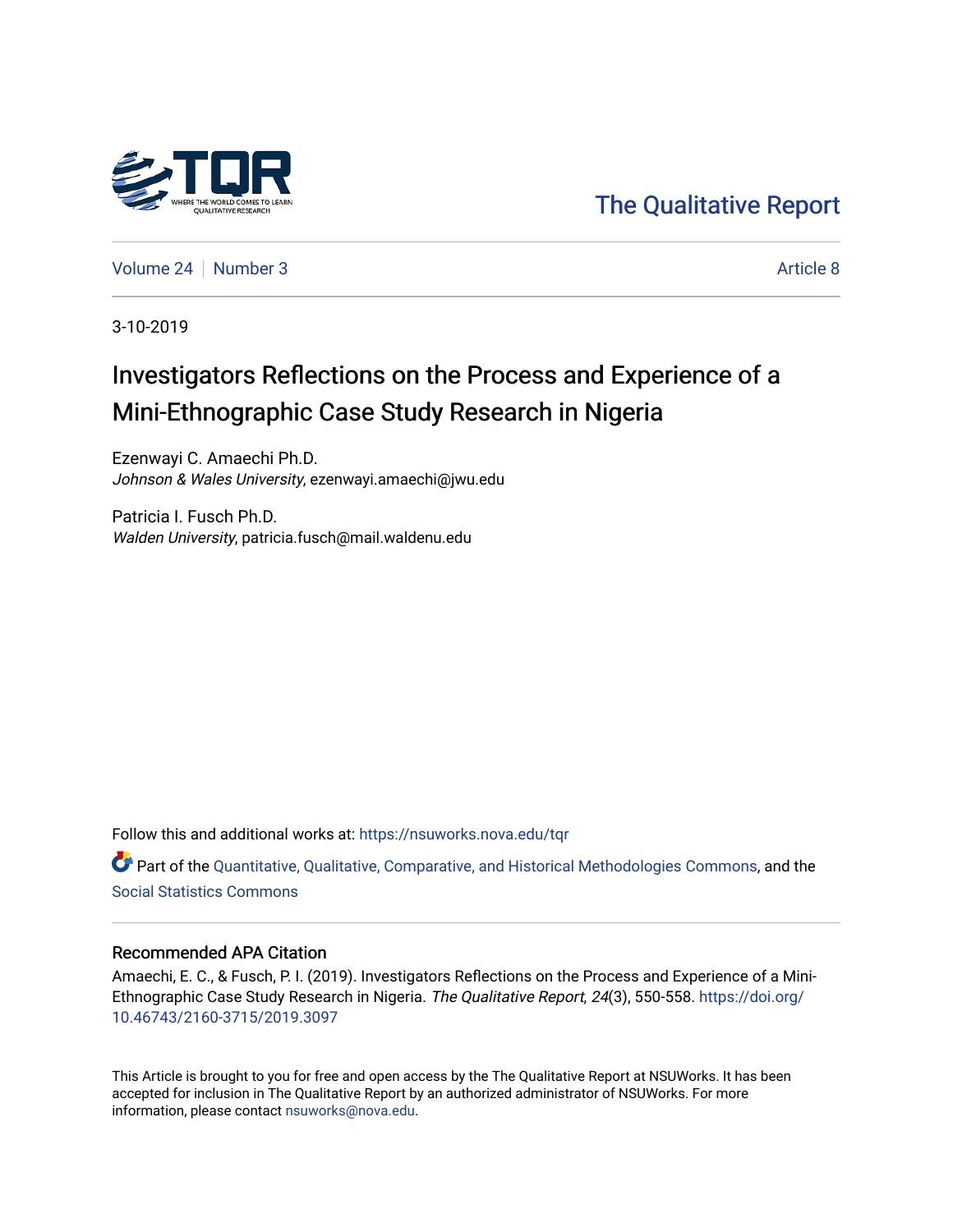# **Qualitative Research Graduate Certificate** Indulge in Culture Exclusively Online . 18 Credits **LEARN MORE**



# Abstract

The purpose of this paper is to discuss the investigator's reflections, both prospective and retrospective, on the process and experience of conducting a mini-ethnographic case study research in Nigeria. The research titled "Exploring barriers to women entrepreneurs in Enugu State Nigeria" was written to add to the body of knowledge on barriers facing some small-scale women entrepreneurs in the marketplaces in Nigeria. A mini-ethnographic case study design was used for this study, this methodology is a combination of ethnography and case study research that can assist a researcher to gain an in-depth understanding of a phenomenon. The data collection methods used for this study included open-ended semi-structured interviews, direct observation, reflective journaling, and field notes. Reflection enables investigators to engage in self-analysis throughout the research process. Reflections and experiences in the three marketplaces where the research took place, including interactions with the gatekeepers as well as the women entrepreneurs who shared their lived experiences, will be discussed.

## Keywords

Investigators Reflection, Ethnography, Qualitative Research, Mini-Ethnography, Case Study, Women Entrepreneurs, Small Scale Women Entrepreneurs

## Creative Commons License



This work is licensed under a [Creative Commons Attribution-Noncommercial-Share Alike 4.0 International](https://creativecommons.org/licenses/by-nc-sa/4.0/)  [License](https://creativecommons.org/licenses/by-nc-sa/4.0/).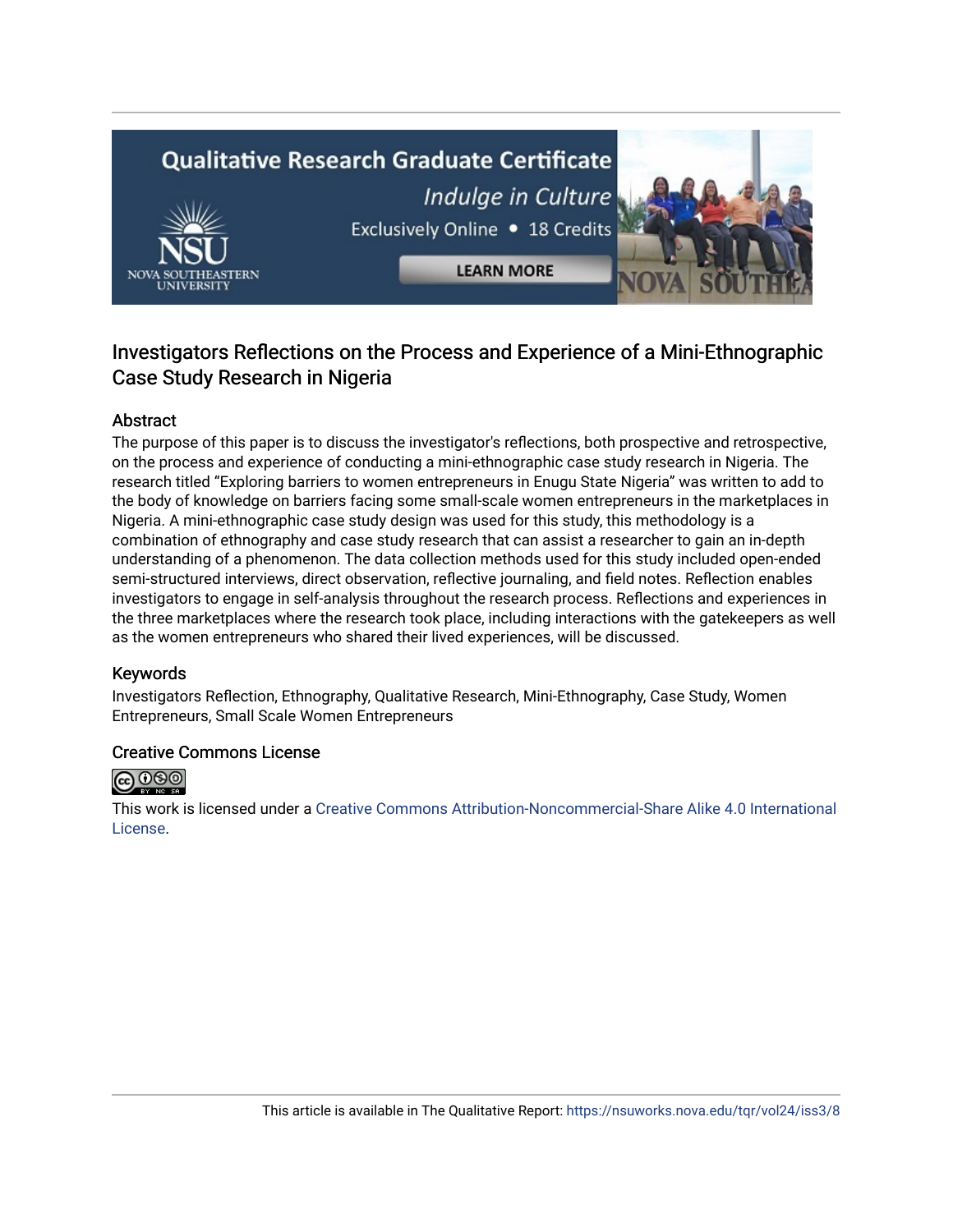

# **Investigator's Reflections on the Process and Experience of a Mini-Ethnographic Case Study Research in Nigeria**

Ezenwayi C. Amaechi Johnson & Wales University, Providence, Rhode Island, USA

Patricia I. Fusch Walden University, Minneapolis, Minnesota, USA

*The purpose of this paper is to discuss the investigator's reflections, both prospective and retrospective, on the process and experience of conducting a mini-ethnographic case study research in Nigeria. The research titled "Exploring barriers to women entrepreneurs in Enugu State Nigeria" was written to add to the body of knowledge on barriers facing some small-scale women entrepreneurs in the marketplaces in Nigeria. A mini-ethnographic case study design was used for this study, this methodology is a combination of ethnography and case study research that can assist a researcher to gain an in-depth understanding of a phenomenon. The data collection methods used for this study included open-ended semi-structured interviews, direct observation, reflective journaling, and field notes. Reflection enables investigators to engage in self-analysis throughout the research process. Reflections and experiences in the three marketplaces where the research took place, including interactions with the gatekeepers as well as the women entrepreneurs who shared their lived experiences, will be discussed. Keywords: Investigators Reflection, Ethnography, Qualitative Research, Mini-Ethnography, Case Study, Women Entrepreneurs, Small Scale Women Entrepreneurs*

# **Mini-Ethnographic Case Study Research**

Mini-ethnographic case study design is a combination of ethnography and case study research that can assist one in gaining an in-depth understanding of the phenomenon (Fusch, Fusch, & Ness, 2017; Storesund & McMurray, 2009; White, Drew, & Hay, 2009). Unlike traditional ethnography, which can last up to a year, a mini-ethnographic case study research can be conducted within a day, weeks, months, or a year. The focus of a mini-ethnographic case study is to enable the researcher the ability to answer the research question and not to establish transferability of the findings (Fusch et al., 2017; Storesund & McMurray, 2009; White et al., 2009). When properly conducted; a researcher can elicit deep and thick data (Schultze & Avital, 2011).

While there are several ways to elicit deep and thick data when conducting this type of research, I (all first-person references pertain to the first author) conducted a miniethnographic case study to explore what information small scale women entrepreneurs in Enugu State Nigeria need to overcome possible barriers that influence their business and economic development. I employed four different data collection methods: open-ended semistructured interviews, direct observation, field notes, and reflective journaling, which allowed me to triangulate my data as a way to augment the quality of the research as discussed by Denzin (1979). I went to three local markets in Enugu State, Nigeria, where I spent 30 days in the field interviewing, observing, writing notes, and reflecting on my experience. Nine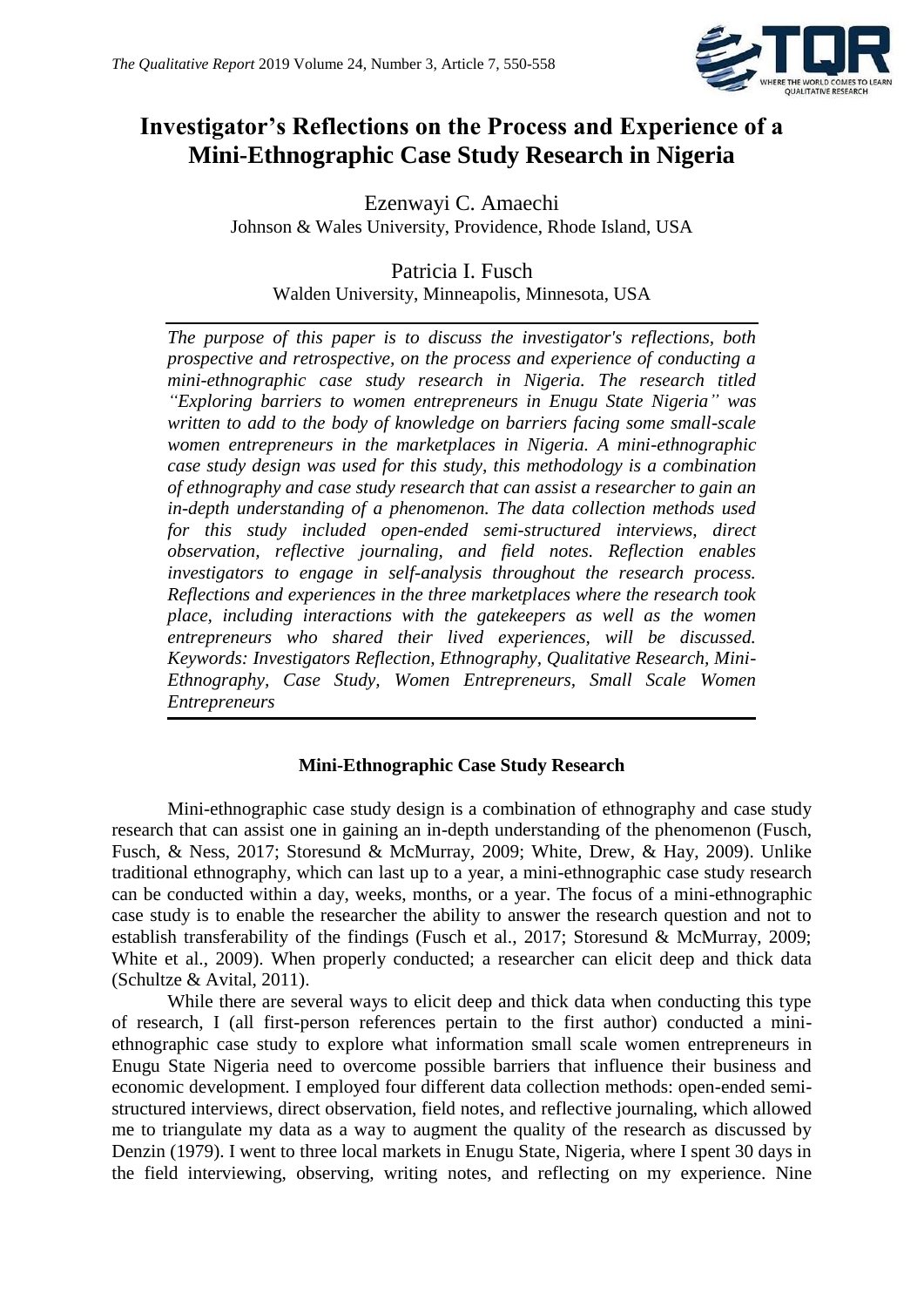themes emerged from my study: six major themes, one minor theme, and two unexpected themes. Unexpected themes are those themes that emerged during data analysis that were not foreseen.

#### **Purpose**

The purpose of this paper is to discuss the investigator's reflections on the process and experience of conducting a mini-ethnographic case study research in Nigeria. The research titled *Exploring barriers to women entrepreneurs in Enugu State Nigeria* was written to add to the body of knowledge on barriers facing some women entrepreneurs in the marketplaces in Nigeria. During the doctoral journey of the first author (Amaechi), the co-author of this article encouraged her to conduct a mini-ethnographic case study because of the unique approach to collecting and analyzing the data from multiple perspectives. Conducting a miniethnographic case study research allowed me to gain a rich and full understanding of the case under study with the participants in their natural environment. Case study design allowed me to bound my study by space and time because data collection occurred in the marketplace, the participants' natural environment. It also helped me to explore the social construct of the participants' lived experience. This paper is not a report of that study's findings, but rather an essay discussing researcher reflections on the research process.

# **Reflection**

Reflection is an important data collection tool that enables investigators to engage in self-analysis throughout the research process (Anderson, 2012). This practice gives researchers the opportunity to reflect on their role concerning the phenomenon that is being observed through writing (Buda & McIntosh, 2013; Hayman, Wilkes, & Jackson, 2012; Walker, Read, & Priest, 2013). Reflection can be defined as an expertise enhancing metacognitive tacit procedure where processes are informed by personal experience (Anderson, 2012; Applebaum, 2014; Charon & Hermann, 2012). Further, reflexivity allows the researcher to turn the lens back to him or her (Berger, 2013; Charon & Hermann, 2012; Cumming-Potvin, 2013). Reflexivity also enables qualitative researchers to acknowledge their own background as well as the effect their background can have on the study and the findings of that study. Reflexivity can also be characterized as consisting of two interrelating elements-prospective and retrospective (Attia & Edge, 2017; Forbes, 2008). Prospective reflexivity deals with the effect the researcher has on the study, and retrospective reflexivity deals with the effect the research process have had on the investigator (Attia & Edge, 2017; Forbes, 2008). Therefore, prospective reflexivity enables the researcher to understand the importance of the knowledge, values, and feelings that are associated with the research questions that were formulated, the method of data analysis that he or she used, and the subsequent findings that emerged from the study. Retrospective reflexivity, on the other hand, enables the researcher to recognize and appreciate how they have developed through the research process (Attia & Edge, 2017; Forbes, 2008).

It is important to note that although the dual authorship of this article will continue, the first author (Amaechi) will narrate the documentation associated with the field experience. While I reflected on several events during the research process in Nigeria, I have chosen three significant areas of concentration for this paper: my experience in the marketplace, my experience with the gatekeepers, and my experience with the women entrepreneurs.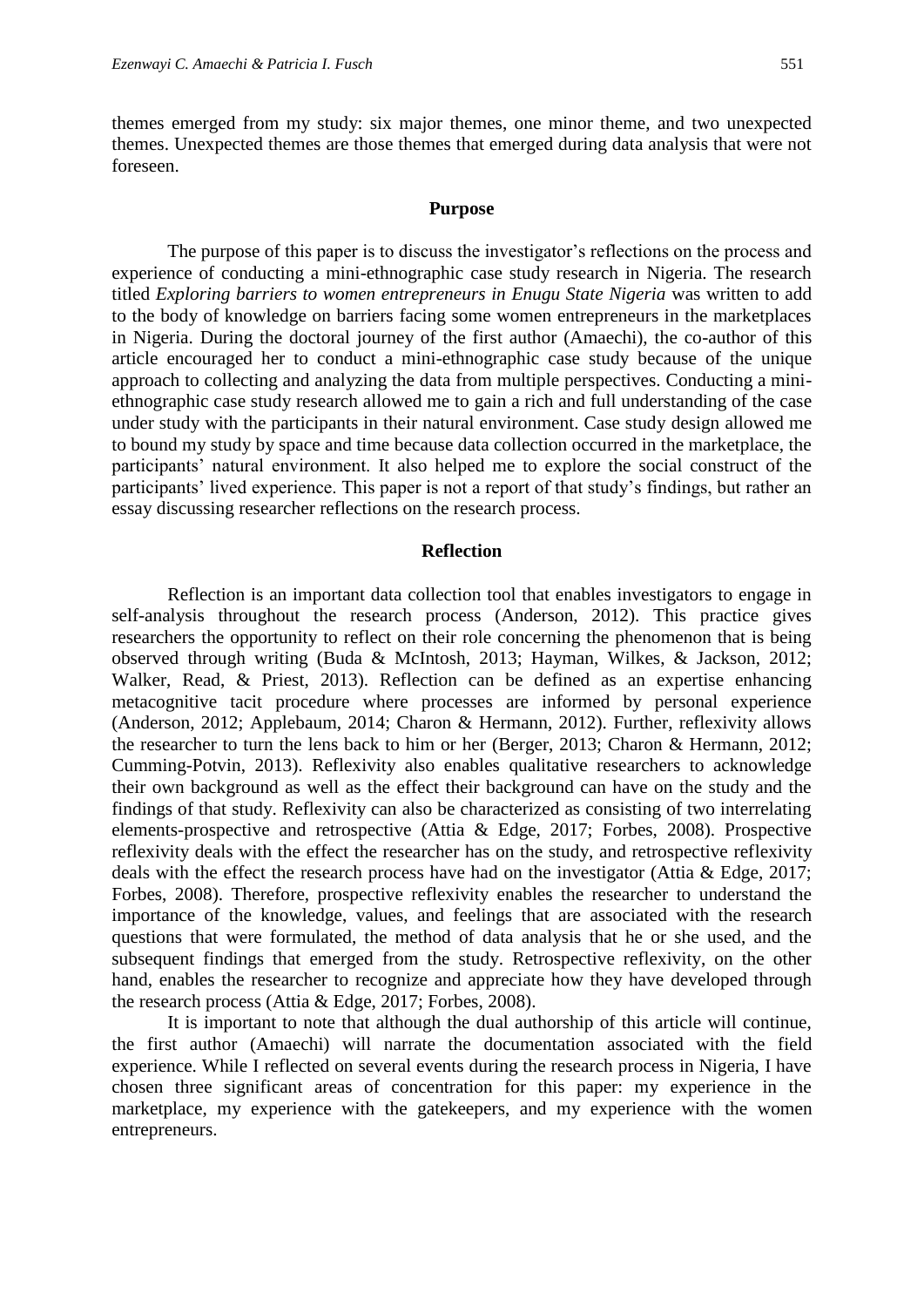#### **The Marketplace**

During the research process, I visited three marketplaces in Enugu State, and each of them was unique in the way they were built, and arranged, as well as the individuals within them. For example, although some trading occurred outside, the majority of the first marketplace I visited, it was enclosed with high zinc and wood to support it. There was a walkway in the middle; therefore, retailers mainly sat outside of their stalls and shops and welcomed customers or observed those passing by. As people walked past, some retailers called out to customers to purchase products from them. Also, there were several people with wheelbarrows transporting goods from one part of the market to the next. The market was very noisy. Every so often, one could hear the wheelbarrow men and women, shouting at an individual or a group of people to allow them to pass in Igbo language (uzo, uzo, uzo) as they transported goods from one part of the market to the next.

Each store often had goods displayed from the outside and on the inside so that customers could appreciate what the retailers had in stock and make the decision to either buy or move on to the next seller. To make goods available to customers, most retailers who had shops or stalls often displayed their goods by hanging them from the ceiling and makeshift walls both inside and outside the stores. Some of the goods often displayed in the stores and stalls included shoes, toothbrushes, laundry detergents, tomato paste, clothing, salt, cooking oil, soap, thread, hair extensions, milk, cereal, spices, and many other goods. For those shopkeepers who did not have stalls, but perishable retail or seasonal food stock, they tended to place their goods on a pallet, or spread clothing or plastic sheets on the ground to display their goods. They were also inclined to retail their goods near intersections where customers could easily locate them.

The setting of the second marketplace was somewhat different from the first market. For instance, the marketplace was more like an open market. Additionally, most of the trading occurred outside; the stalls and enclosures were further inside. To protect themselves from the sun and rain, most retailers had large multicolored umbrellas. Some of the umbrellas had logos with the words Maggi, Milo, or MTN on them, while others were just plain or colorful. Although the market was very close to the bus stop for easy pedestrian access, provisions were made for customers with vehicles to park their cars. Additionally, there were taxis parked by the entrance of the marketplace, as well as a type of taxi that is locally known as Keke Maruwa in which individuals transport smaller goods used to reach various destinations. When entering the marketplace, there were individuals selling fruits and vegetables such as watermelon, oranges, peas, lettuce, as well as other types of fruits and vegetables, who either sat or stood near their stalls and welcomed customers to come and purchase goods from them.

Behind them were individuals (mostly men) who sold yam tubers; in front of them were trucks, cars, and individuals who were unloading baskets and bags of what looked like tomatoes, onions, Irish potatoes, and lettuce from the trucks and cars. As one entered the marketplace, the umbrellas and stalls became shops where retailers also welcomed customers to purchase goods from them. The first day I visited this marketplace, I had a seller mistake me for someone else, as she welcomed me to come and purchase food stock from her. The seller asked why I had not been to her shop in such a long time. I smiled, stopped, and explained to her that she seemed to have mistaken me for someone else. The seller smiled and thanked me; however, I am not convinced that the seller believed me.

The third marketplace I visited was also different because, unlike the first two marketplaces, one could choose to commence their shopping from the roadside or outside the gate to the inside. As a result, this marketplace had different opening and closing times; one for the roadside market and the other for the market inside the gated area. Furthermore, due to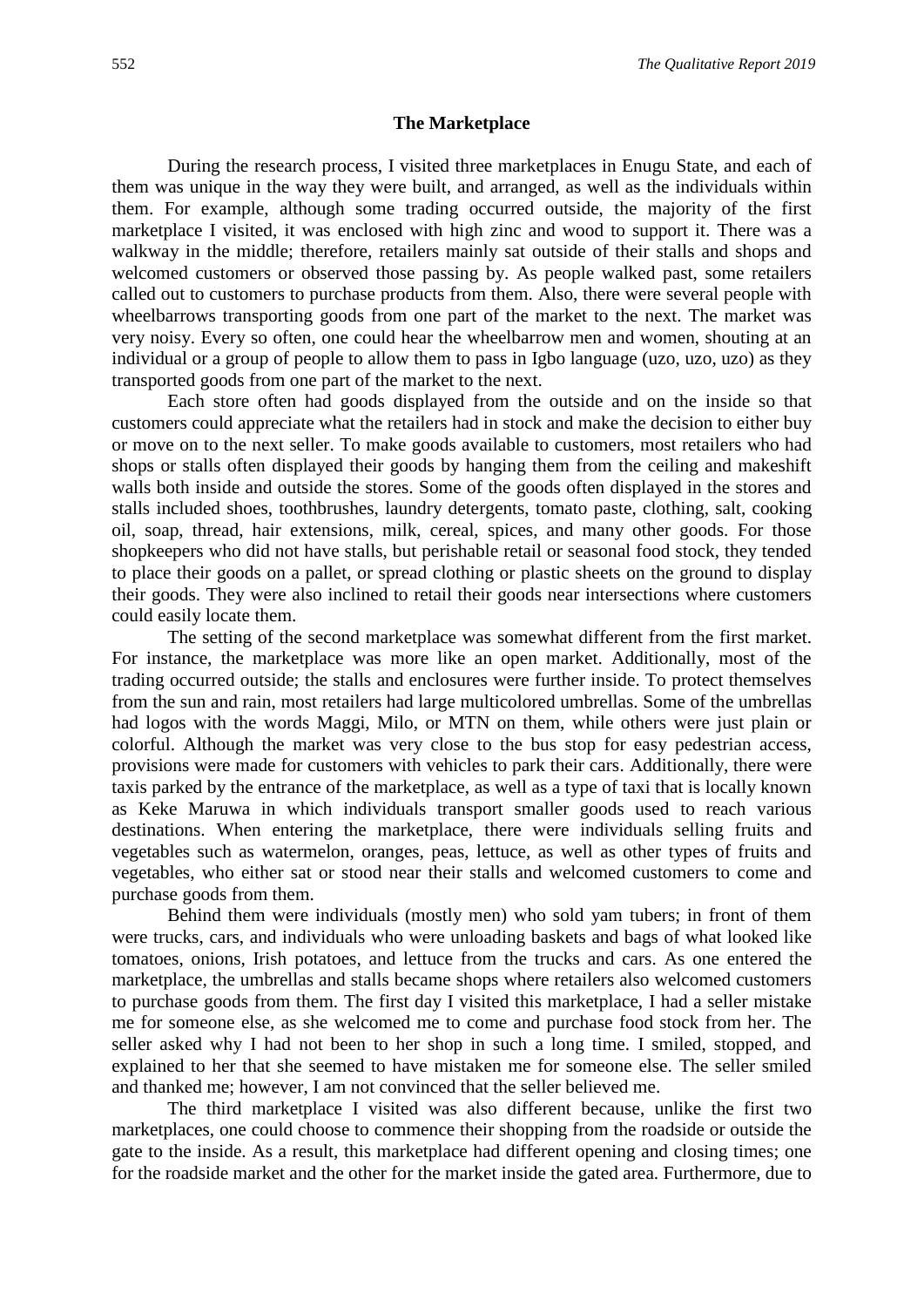the nature of the market, individuals could decide to park their cars on the street or park their cars within the gated area. Those who chose to park their cars within the gated area had to pay for parking to two men, sitting by the gate. The gate was built in such a way that only one car could come in or leave at the same time. Beside the big gate was a smaller gate, where pedestrians could pass through. Two-story buildings, which were also used as shops, surrounded the marketplace.

As I moved towards the marketplace, I saw an opening, which led to the actual market. The inside of this market was structured like the second marketplace I visited; it was quieter than the first and second marketplaces. As I passed by, the retailers, mostly women welcomed me to purchase goods from them. Although these retailers were in shops, the shops were built in a way that made them look and feel like stalls. The shops were open on all sides, that way retailers could observe customers coming from anywhere within the marketplace. This marketplace was also mostly covered to protect customers and retailers from sun and rain; this was achieved by building extensions with wood to connect the zinc. There were fewer people in this marketplace than there were in both the first and second marketplaces. There was no sign of individuals transporting goods using wheelbarrows.

The overarching research question for the study I conducted was: What information do small scale women entrepreneurs in Enugu State, Nigeria need to overcome barriers that influence their business and economic development? Although I grew up in Nigeria and have been to similar marketplaces in the past, I was not sure what to expect, especially, since this visit was for a different purpose. However, prospectively, I expected that once I made the proper arrangements, the interview environment would be comfortable and that the interviewees would consent to and be available for the interview. Retrospectively, however, while the interviewees consented and were available for the interview, spending time in these three marketplaces enabled me to understand some of the barriers that could affect the economic development of those within the environment.

The issue of gaining access to a stall, a shop, or a place to display one's goods, for example, is a huge part of their economic development, as one cannot sell their goods if they have no place to display them. Once a place to display one's goods is secured, there is need for customers to purchase them. However, the way the marketplaces are designed could make it difficult to sell one's goods as there seems to be limited view of the displayed good when entering some parts of the marketplace. Further, the design and the activities that happen within the marketplace, particularly the first marketplace I visited, tend to make it difficult for buyers to concentrate when trying to make a purchase. For example, as reported above, most goods are transported using wheelbarrows, and since the spaces between the shops, stalls, and the roadway are narrow, buyers and sellers are often interrupted when one hears them screaming (uzo, uzo, uzo). This is because, one could be badly injured by them if great precaution is not taken. If a wheelbarrow accident does occur, besides the person apologizing profusely, all parties involved tend to go their way, with the person who was injured having to deal with all medical expenses.

The reason is because, wheelbarrow transportation tends to be a menial work and people are paid very little. Therefore, both buyers and sellers must be conscious of their environment because sellers do not want their customer to be injured and buyers do not want to be injured, as they understand the consequences. This conscious awareness could affect where a buyer chooses to shop for their goods and services, and hence, it could reduce the amount of money individuals in the marketplace could earn and, in turn, their economic development.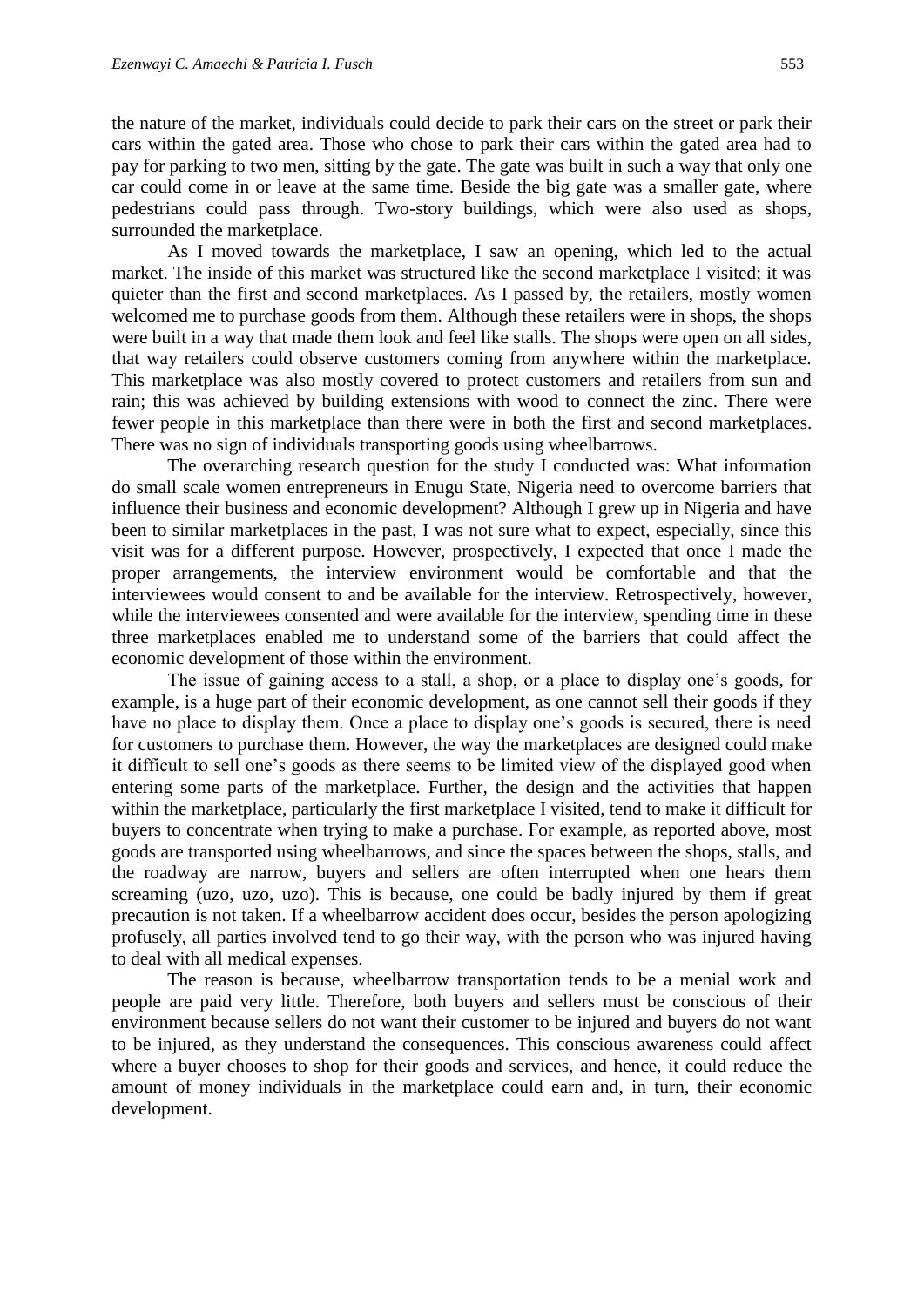#### **The Gatekeepers**

As I reflect on my experiences in the marketplaces, one aspect that stands out was my interaction with gatekeepers. Gatekeepers have assumed some roles, which is mostly seen as their way of protecting individual and organization's interest such as hospitals, nursing homes, and schools (Gallo et al., 2012). A direct observation of marketplace #1 on April 11, 2016, for example, indicated that gatekeepers exist within this marketplace as they were very interested in knowing my reason for being there. There seemed to be a level of agitation or apprehension when some individuals saw me with my pen and paper within each of the marketplaces.

When I arrived at P2's stall, although P2 welcomed me and was willing to participate in my study, the individuals (mainly men) around her stall were very vocal about my presence there. It is important to note that they did not have any rights over whom P2 spoke with or her activities within the marketplace; however, they insisted on knowing my reason for being there. The gatekeepers did so by speaking very loudly, to ensure that they disrupted my conversation with her. I later learned that the reason behind the nervousness and agitation had its origin with government agents and tax collectors who often came into the marketplace to collect taxes. Participants might have thought that the government had asked me to come and study them so that they could come back later to tax them, which might explain why most individuals tended to observe my every movement when I passed by their shops or stalls. Each time I noticed their nervousness, I smiled and, if they asked, I would quickly explain my reason for being there. Once they were satisfied with my explanation, some would engage me, while others would carry on about their business.

Further, my first encounter with P12 was her questions to me "are we safe?" Based on my previous experience with gatekeepers in the other marketplaces, I quickly realized that she was asking that question based on the pen and paper I was holding. I quickly seized the opportunity to engage with her. I explained what I was there for, and she and those around here seemed to relax after my explanation (P12 personal communication, April 26, 2016). My other gatekeeper encounter occurred near P3's stall, where a man selling spices, whose stall was next to P3's stall, he, again wanted to find out my reason for being there. I politely explained that I was there for research; I also showed him the book containing my field notes as further evidence to explain my reason for being there. That, however, was not enough for him, as he stood as close to me as possible to listen in on my conversation with P3. The place was very noisy, due to the nature of the marketplace. As a result, it was a little difficult for him to hear what I was saying so, he tried to observe what I was doing instead. Once he realized that we were no longer paying attention to him, he concentrated on selling his spices instead (direct observation of marketplace #1, April 11, 2016).

A direct observation of P9 (direct observation of marketplace #2, April 23, 2016) indicated this lack of trust, as I overheard some individuals within the area asking about my reason for being in their midst. For example, I heard one say, "you all need to watch that girl, are you sure she is here for research? She was probably sent here by someone to spy on us." Another individual also followed me around, observing my every move. She listened to everything I said and made sure that she saw what I was doing while I was there. Additionally, I believe that my ability to speak the Igbo language allowed me speedy entrance into all the groups I encountered while in each of the marketplaces. For example, although I spoke the Igbo language, my dialect was different from most of the gatekeepers I came across at each of the marketplaces.

Language served as an icebreaker, as most individuals I met endeavored to guess my state of origin once they heard me speak and, as a result, would try to find something in common with me. While I was meeting the acquaintance of the gatekeepers in marketplace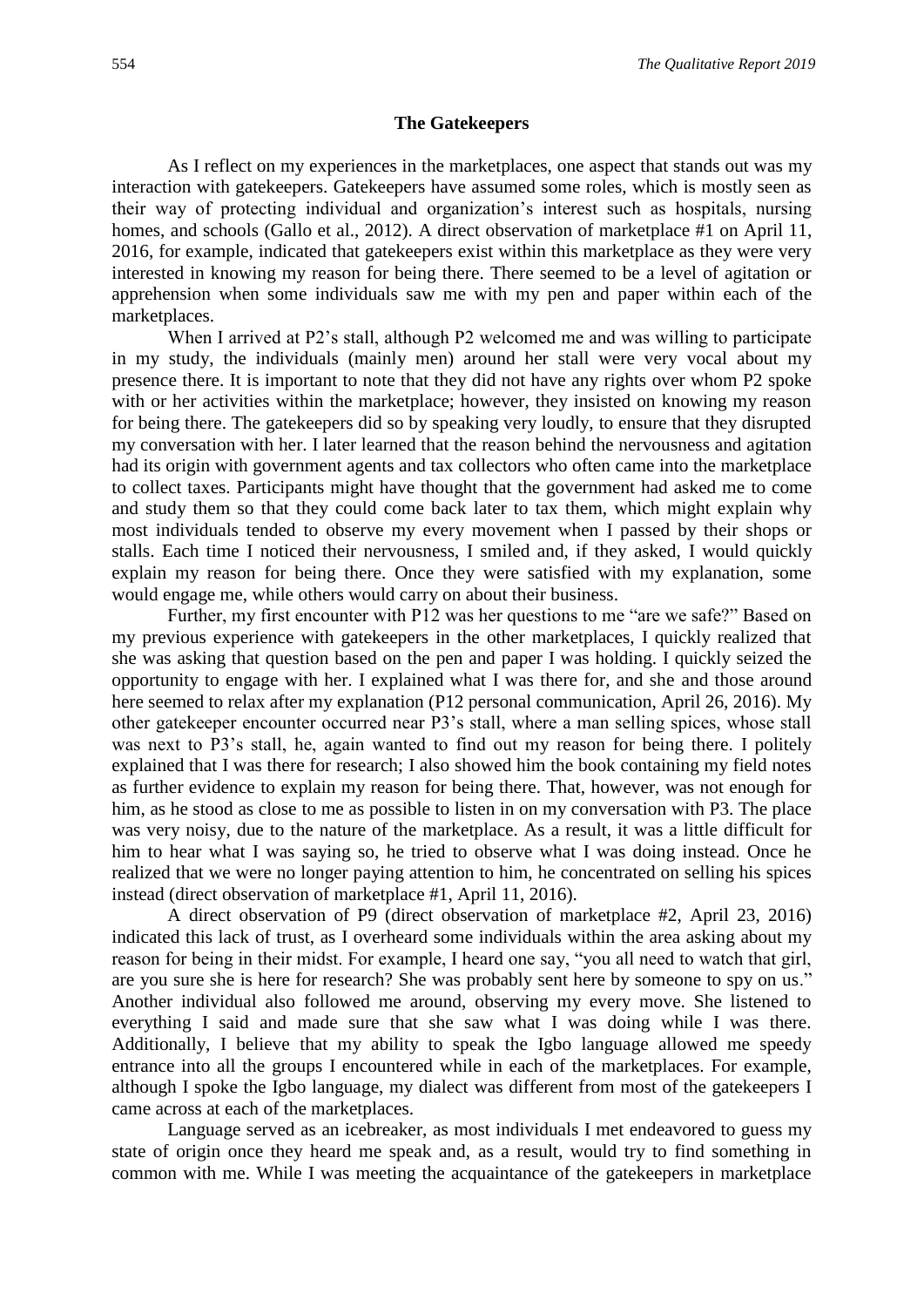two, a man came by, heard my dialect and said, "it looks like you are from our side." In this context, this usually means an individual who is from a particular part of the eastern states of Nigeria. Since this was not the first time I have had that said to me, I said yes. He proceeded to ask, "which area, in particular, are you from?" When I mentioned my local government and village, although he was not too familiar with both, he made every effort to locate its neighboring villages and towns to continue the conversation. I had similar conversations and experiences with individuals I met in all three marketplaces.

Prospectively, I did not know that gatekeepers existed in the marketplace, and as a result, did not anticipate that I would encounter them. Encountering them however, enabled me to learn more about who they are and their representation within the marketplaces that I visited.

As mentioned above, I did not anticipate having an encounter with gatekeepers during my research as I had no knowledge of their existence within the marketplace. Retrospectively, however, I encountered them in each of the marketplaces I visited, and I began to take note of their existence and role. For example, my experience with P2 occurred in the first marketplace I visited. During my visit with her, they tried everything to disrupt our conversation and as a result discourage her from speaking to me. One even reminded her about her inability to read or write and as a result could be coaxed into signing something that could negatively affect her in the future. Further, my experience with P12 occurred in the third marketplace and once she understood my reason for being there, she was willing to participate in the research with no further hesitation. And my experience with P9 occurred in the second marketplace. While there, some men who saw me invited me to come and sit with them while they worked. However, some protested the idea of welcoming a stranger in their midst but could not act on it because the person who extended the invitation was one of the leaders. It is important to note that there were not a lot of men around the participants I interviewed in the third marketplace, which could be the reason she easily agreed to participate in the research.

With this knowledge of gatekeeper's existence and their role in the marketplace, in the future, I would endeavor to mitigate their potential disruption and discouragement of research participants by meeting the acquaintance of anyone I see within the area of a research participant before the research commences, that way, everyone can have an understanding of my reason for being there, and as a result, ease their nervousness. This would be most important in an environment where the participant is surrounded by men. In addition to language, meeting the acquaintance of everyone around a research participant can also act as an icebreaker as well as speedy entrance into any group that I may encounter.

#### **The Women Entrepreneurs**

I sought to conduct this study to gain a better understanding of the research phenomenon which in turn would form the basis of the proposed strategies that may help to address the issue of economic development among small scale women entrepreneurs. Fifteen women entrepreneurs based in Enugu State, Nigeria participated in this study, sharing their views and lived experiences with me. During the interview, participants displayed passion and a deep sense of responsibility as they provided answers to the interview questions. Some participants noted that the case under study was not only timely but also needed at this time in the country. Some also mentioned that they agreed to participate in this study because they believed it was for the wellbeing of other women entrepreneurs.

The women entrepreneurs indicated that they hoped the research findings would enable them to advocate for a swift and effective implementation of the research recommendations by key stakeholders. Besides a few participants who mentioned business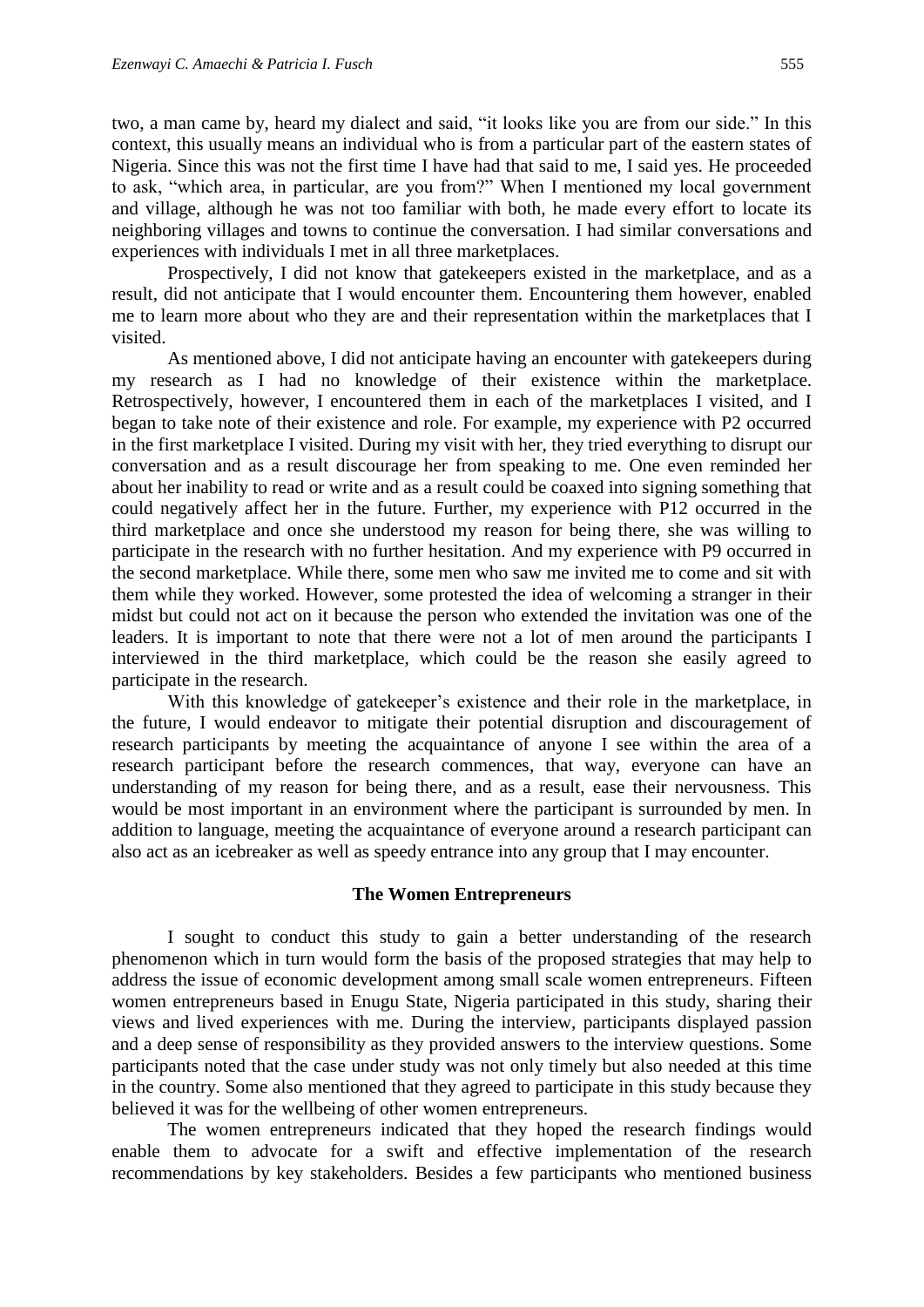difficulties, I was touched when I heard about other difficulties most participants endured during the interview. For example, P8 became emotional when discussing the business and personal difficulties she faced since the death of her husband. She explained how the family became poverty stricken due to her husband's lengthy illness and death. She also described how difficult life became for the family after his death and how the children sometimes went to bed without food.

I remembered reflecting in my journal entries about the participant's difficulties, and how similar her situation was to my grandmother's situation. As the story went, my grandfather died leaving my grandmother with nine children to raise all by herself. Most of the children were still very young when this incident happened. So I imagined participant 8 trying to raise small children with little to no money like my grandmother had to do. When I went back to Nigeria to stay with my grandmother as a young child, I saw some after effects of this incident because there were times when life was still somewhat difficult for the family, even after so many years had gone by and some of the children had grown up. My grandmother had to feed all her children with her meager primary school teacher salary; sometimes she had to borrow money to make ends meet. This she did until some of her children grew up, completed their education, secured employment, and started helping with raising the younger ones, which was a huge relief for my grandmother.

I was impacted by P8's lived experience because it validated what I knew to be true concerning some women in general. As a result, my passion and desire to help women, children, and youth, particularly women entrepreneurs who are willing and able to work to have the opportunity to do so, has been rekindled. In this way, they will not have to endure the pain of watching their children go to bed hungry, as P8 had to endure.

Prospectively, I expected that the research participants would provide open and candid answers to the interview questions as it relates to their experiences, and the resulting data obtained would be reliable and valid. I also expected that the findings from this research would result in more research, training, and mentorship for small scale women entrepreneurs, first in Enugu State Nigeria, and then, in other developing nations around the world.

As indicated above, retrospectively, my experience with the women entrepreneurs while conducting this research was humbling. It was humbling because, it allowed me to understand their lived experiences and reminded me of my experience as a young girl, where I watched my grandmother and other women around me struggle to survive in a patriarchal society. For example, research has shown that most women do not become entrepreneurs by choice, but are pushed to become one, usually to make ends meet with little to no training.

Further, it is important to note that most of the women who participated in the research process understood the reason for it and participated because of their belief in the wellbeing of other women entrepreneurs. They also believed that a swift and effective implementation of the research recommendations by key stakeholders could help develop them economically.

As a result, I created an organization that focuses on providing research-based entrepreneurial training and mentorship for small scale women entrepreneurs in Enugu State Nigeria and other developing nations. Since earning my degree, I have traveled to several developing nations including Nigeria on a yearly basis to conduct and offer research-based entrepreneurial training and mentorship to small scale women entrepreneurs, while also partnering with Non-Governmental Organizations (NGO's), Governmental Agencies, institutions, and or individuals with similar interests to ensure progress and impact measurement.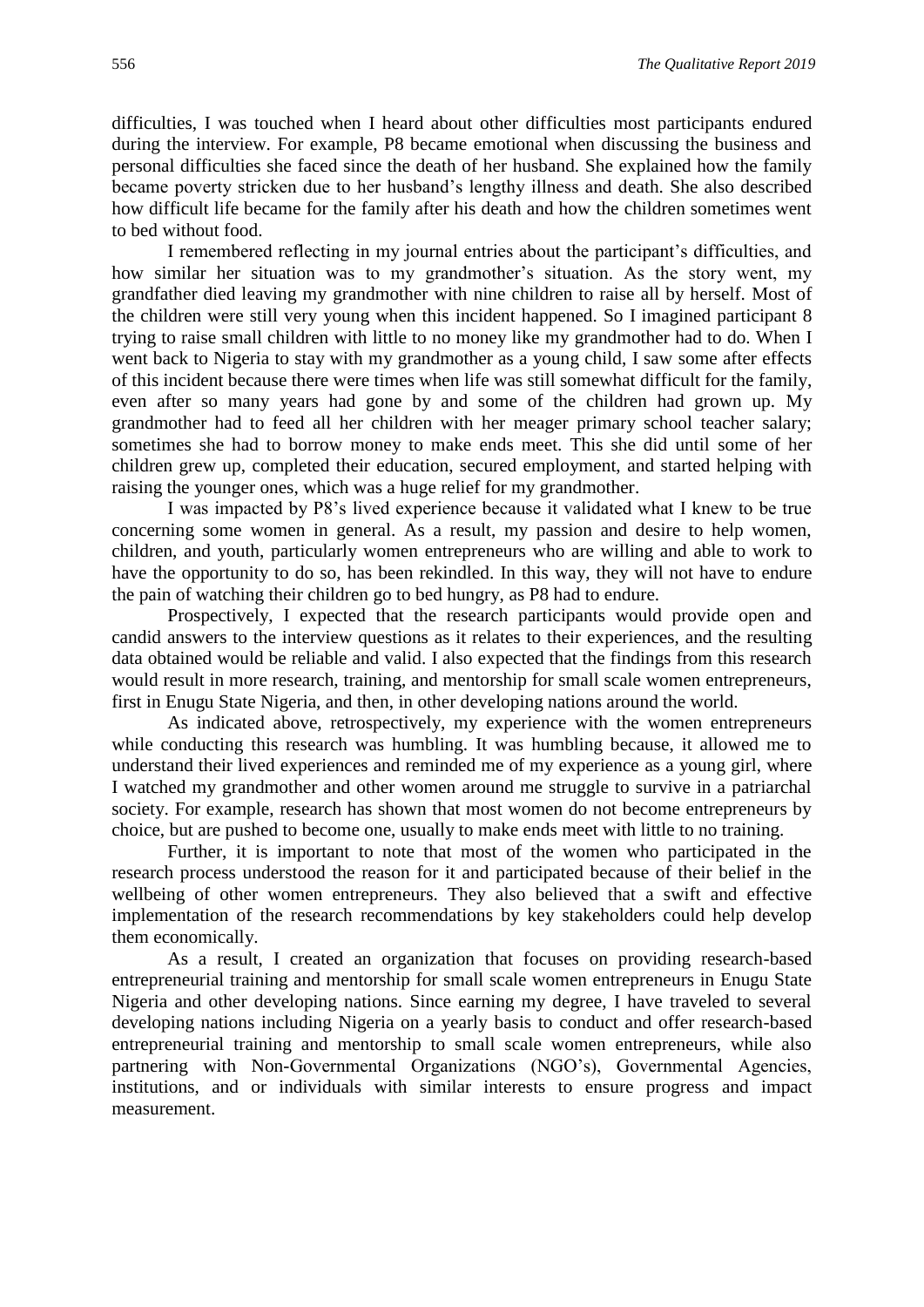#### **Discussion**

I discussed the investigator's reflections on the process and experience of miniethnographic research which was the focus of this article. Investigator's reflections which is defined as an expertise enhancing metacognitive tacit procedure where processes are informed by personal experience (Anderson, 2012; Applebaum, 2014; Charon & Hermann, 2012), enables the researchers to reflect on the choices made during the research process, including the type of data that was gathered and why. That way, researchers do not go into the field with preconceived notions about the groups or individuals he or she is studying. Reflexivity is also an important data collection tool that enables investigators to engage in self-analysis throughout the research process, thus, engaging in the opportunity to reflect on their role concerning the phenomenon that was being observed through writing (Anderson, 2012). The authors began by explaining the use of ethnographic case study as the research methodology, and the first author (Amaechi) reflected on her retrospective and prospective experiences in the three marketplaces where the research took place, the gatekeepers she encountered, as well as the women entrepreneurs who shared their lived experiences with her. These have resulted in the creation and offering of research-based entrepreneurial training and mentorship of the small-scale women entrepreneurs, as well partnerships with organizations with similar interests.

#### **References**

- Anderson, J. (2012). Reflective journals as a tool for auto-ethnographic learning: A case study of student experiences with individualized sustainability. *Journal of Geography in Higher Education, 36*, 613-623.
- Applebaum, L. (2014). From whining to wondering: Reflective journaling with preservice educators. *Journal of Jewish Education, 80*(1), 5-23.
- Attia, M., & Edge, J. (2017). Be(com)ing a reflexive researcher: A developmental approach to research methodology. *Open Review of Educational Research*, *4*(1), 33-45.
- Buda, D. M., & McIntosh, A. J. (2013). Dark tourism and voyeurism: Tourist arrested for 'spying' in Iran. Special issue: New perspectives on dark tourism. *International Journal of Culture, Tourism and Hospitality Research, 7*(3), 214-226.
- Berger, R. (2013). Now I see it, now I don't: Researcher's position and reflexivity in qualitative research. *Qualitative Research, 15*, 219-234.
- Charon, R., & Hermann, N. (2012). A sense of story, or why teach reflective writing? *Academic Medicine: Journal of the Association of American Medical Colleges, 87*, 5- 7.
- Cumming-Potvin, W. (2013). "New basics" and literacies: Deepening reflexivity in qualitative research. *Qualitative Research Journal, 13*, 214-230.
- Denzin, N. K. (1979). *The research act: A theoretical introduction to sociological methods.*  New York, NY: Aldine Transaction.
- Forbes, J. (2008) Reflexivity in professional doctoral research, *Reflective Practice, 9*(4), 449- 460.
- Fusch, P. I., Fusch, G. E., & Ness, L. R. (2017). How to conduct a mini-ethnographic case study: A guide for novice researchers. *The Qualitative Report, 22*, 923-941. Retrieved from [http://nsuworks.nova.edu/tqr/vol22/iss3/16.](http://nsuworks.nova.edu/tqr/vol22/iss3/16)
- Gallo, A., Weijer, C. White, A., Grimshaw, J. M., Boruch, R., Brehaut, J. C., … Taljaard, M. (2012). What is the role and authority of gatekeepers in cluster randomized trials in health research? *Trials, 13*, 116-122.
- Hayman, B., Wilkes, L., & Jackson, D. (2012). Journaling: Identification of challenges and